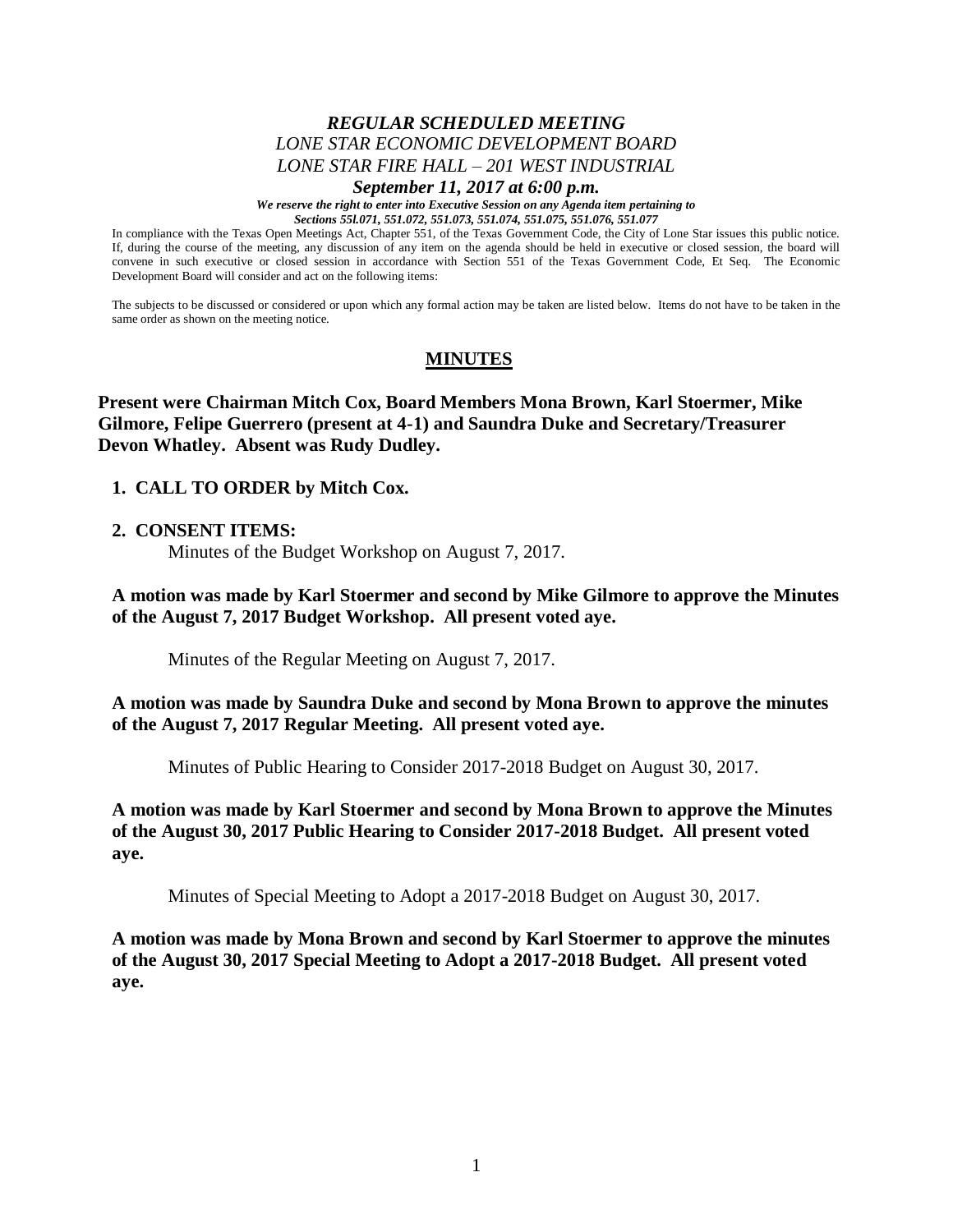### **3. REPORTS:**

Financial Reports for August 2017.

## **A motion was made by Karl Stoermer and second by Mona Brown to approve the Financial Reports for August 2017. All present voted aye.**

### **4. ACTION ITEMS:**

4-1: Review, Discussion, and Possible Action by the Board to consider the report by Rick Adamsky of Ash+Lime.

### **Rick Adamsky of Ash+Lime presented their report to the Board. No action was taken.**

4-2: Review, Discussion, and Possible Action by the Board following a presentation by Bob Hawkins, regarding possible new business in Lone Star.

### **Mr. Hawkins was not present. No action was taken.**

4-3: Review, Discussion, and Possible Action by the Board concerning the repair of Christmas decorations.

## **Mitch Cox advised that the repairs to the Christmas decorations would start soon. No action was taken.**

4-4: Review, Discussion, and Possible Action by the Board concerning the maintenance of the Lone Star Elementary grounds.

#### **No action was taken.**

4-5: Review, Discussion, and Possible Action by the Board to appoint a Chairman Pro Tem.

### **A motion was made by Karl Stoermer and second by Saundra Duke to appoint Mona Brown as Chairman Pro Tem. All present voted aye.**

4-6: Review, Discussion, and Possible Action by the Board to discuss current projects of the Economic Development Corporation.

### **A report was made that Bob Hawkins had expressed an interest in bringing a chicken restaurant, convenience store and possibly a washateria to Lone Star.**

**Mitch Cox reported on the truck traffic survey. He has been speaking to Love's Truck Stops. They will only escalate the proposal with a traffic survey.**

**No action was taken.**